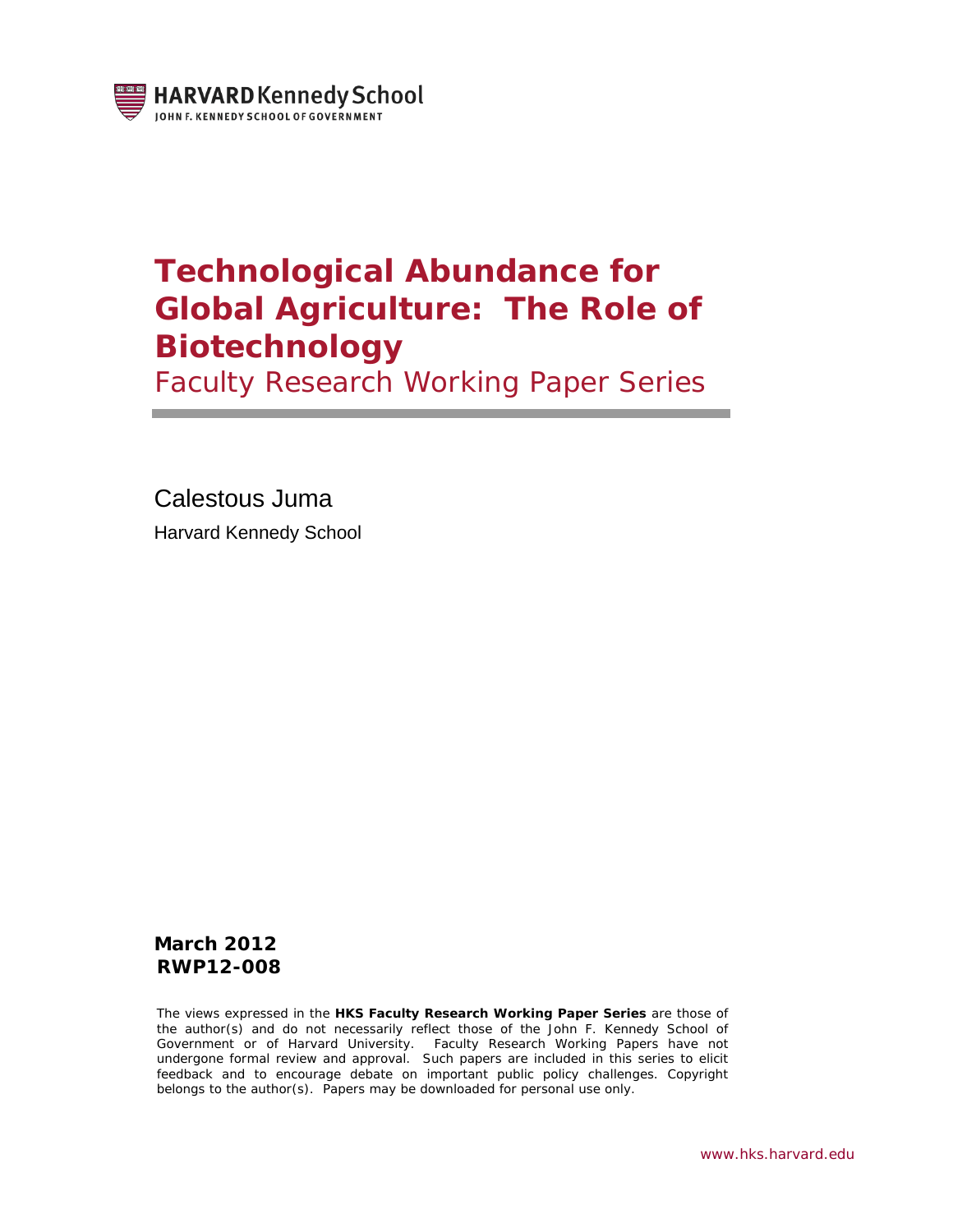#### **TECHNOLOGICAL ABUNDANCE FOR GLOBAL AGRICULTURE: The Role of Biotechnology**[8](#page-1-0)

Calestous Jum[a](#page-1-1)

#### **Introduction**

Science and innovation have always been the key forces behind agricultural growth in particular and economic transformation in general. More specifically, the ability to add value to agricultural production via the application of scientific knowledge to entrepreneurial activities stands out as one of the most important lessons of economic history. The Green Revolution played a critical role in helping to overcome chronic food shortages in Latin America and Asia. The Green Revolution was a result of both the creation of new institutional arrangements aimed at using existing technology to improve agricultural productivity, as well as new scientific breakthroughs leading to superior agricultural inputs, particularly improved strains of wheat and rice.

In the wake of the recent global economic crisis and continually high food prices, the international community is reviewing its outlook on human welfare and prosperity. Much of the current concern on how to foster development and prosperity in developing countries reflects the consequences of recent neglect of sustainable agriculture and infrastructure as drivers of development. But all is not lost. Instead, those developing countries that have not yet fully embraced agricultural technology now have the chance to benefit from preexisting scientific advances in agriculture, particularly in biotechnology. Areas of the developing world lagging in the utilization and accumulation of technology have the ability not only to catch up to industrial leaders in biotechnology, but also to attain their own level of research growth.

#### **The Critical Role of Biotechnology**

Biotechnology—technology applied to biological systems—has the promise of leading to increased food security and sustainable forestry practices, as well as improving health in developing countries by enhancing food nutrition. In agriculture, biotechnology has enabled the genetic alteration of crops, improved soil productivity, and enhanced natural weed and pest control. Unfortunately, such potential has largely been left untapped by many developing countries, particularly in Africa.

In addition to increased crop productivity, biotechnology has the potential to create more nutritious crops. About 250 million children suffer from vitamin A deficiency, which weakens

<span id="page-1-1"></span><span id="page-1-0"></span> <sup>8</sup> Article adapted from *New Harvest: Agricultural Innovation in Africa,* Oxford University Press, 2010, "Chapter 2: Advances in Science, Technology, and Engineering."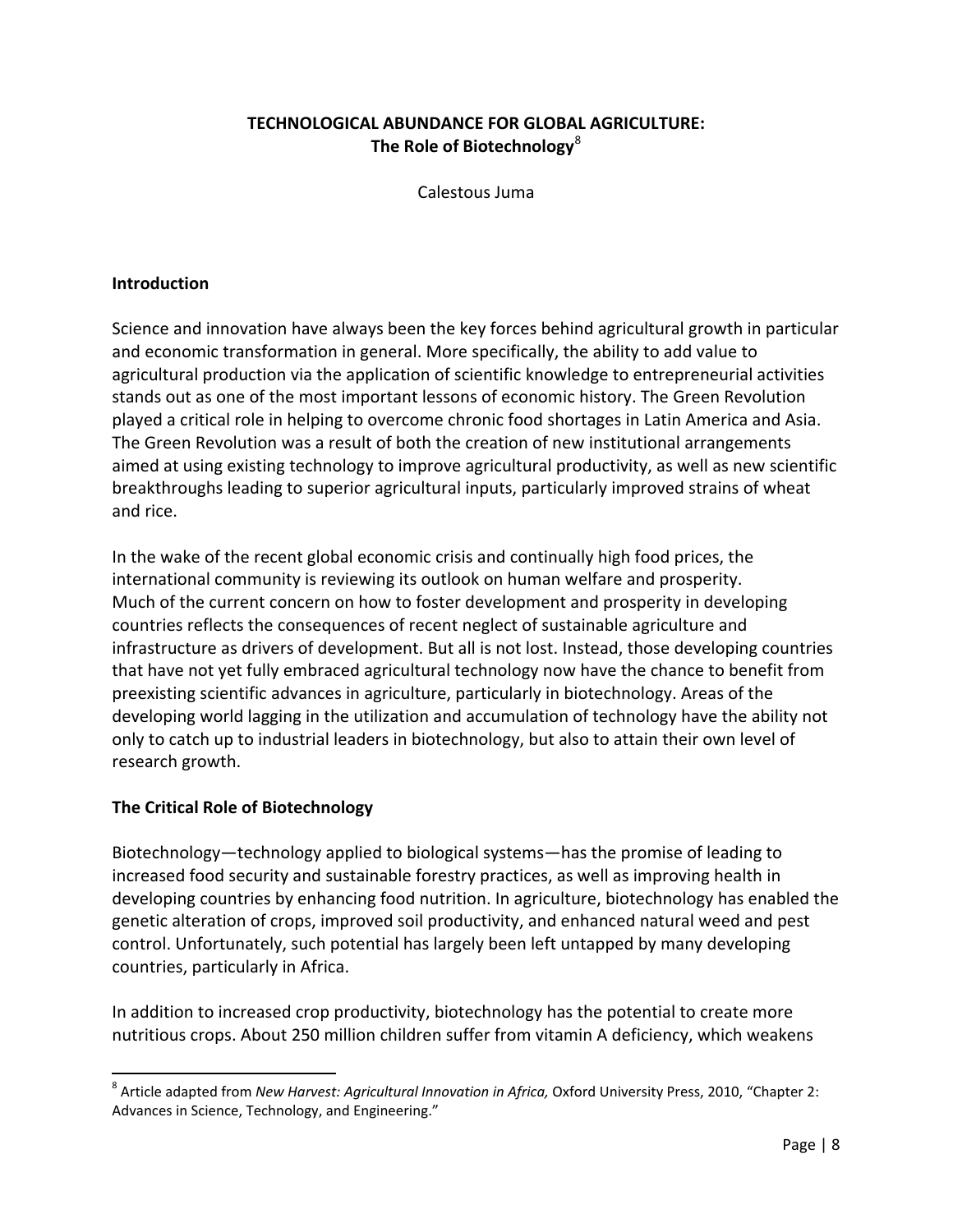their immune systems and is the biggest contributor to blindness among children.<sup>9</sup> Other vitamins, minerals, and amino acids are necessary to maintain healthy bodies, and a deficiency will lead to infections, complications during pregnancy and childbirth, and impair[ed](#page-2-0) child development. Biotechnology has the potential to improve the nutritional value of crops, leading to both lower health care costs and higher economic performance (because of improved worker health).

Tissue culture has not only helped produce new rice varieties in Africa and South Asia but has also helped the Western Hemisphere, East Africa, and South Asia produce pest‐ and disease‐ free bananas at a high rate. The method's ability to rapidly clone plants with desirable qualities that are disease‐free is an exciting prospect for current and future research on improved plant nutrition and quantities. Tissue culture has also proved to be useful in developing vaccines for livestock diseases, especially the bovine disease rinderpest. Other uses in drug development are currently being explored.

In East Africa, tissue culture of bananas has had a great impact on the region's economies since the mid‐1990s. Because of its susceptibility to disease, bananas have always been a double‐ edged sword for the African economies such as that of Uganda, which consumes a per capita average of one kilogram per day. For example, when the Black Sigatoka fungus arrived in East Africa in the 1970s, banana productivity decreased by as much as 40 percent. Tissue culture experimentation allowed for quick generation of healthy plants and was met with great success. Since 1995, Kenyan banana production has more than doubled, from 400,000 to more than one million tons in 2004, with average yield increasing from 10 tons per hectare (ha) to 30–50 tons.

Marker‐assisted selection helps identify plant genome sections linked to genes that affect desirable traits, which allows for the quicker formation of new varieties. This technique has been used not only to introduce high‐quality protein genes in maize but also to breed drought‐ tolerant plant varieties. An example of a different application of this method has been the development of maize resistant to maize streak virus. While the disease has created a loss of 5.5 million tons per year in maize production, genetic resistance is known and has the potential of greatly raising production. The uptake of genetically modified (GM) crops is the fastest adoption rate of any crop technology, increasing from 1.7 million hectares in 1996 to 134 million hectares in 2009, an 80-fold increase over the period.<sup>10</sup>

Recent increases among early adopting countries have come [ma](#page-2-1)inly from the use of "stacked traits" (instead of single traits in one variety or hybrid). In 2009, for example, 85 percent of the 35.2 million hectares of maize grown in the United States was genetically modified, and three‐ quarters of this involved hybrids with double or triple stacked traits. Nearly 90 percent of the

<span id="page-2-0"></span><sup>9</sup> I. Potrykus, "Nutritionally Enhanced Rice to Combat Malnutrition Disorders of the Poor," *Nutrition Reviews* 61, Supplement 1 (2003): 101–104.<br><sup>10</sup> C. James, *Global Status of Commercialized Biotech/GM Crops: 2009.* ISAAA Brief No. 41. Ithaca, NY: International

<span id="page-2-1"></span>Service for the Acquisition of Agri‐biotech Applications.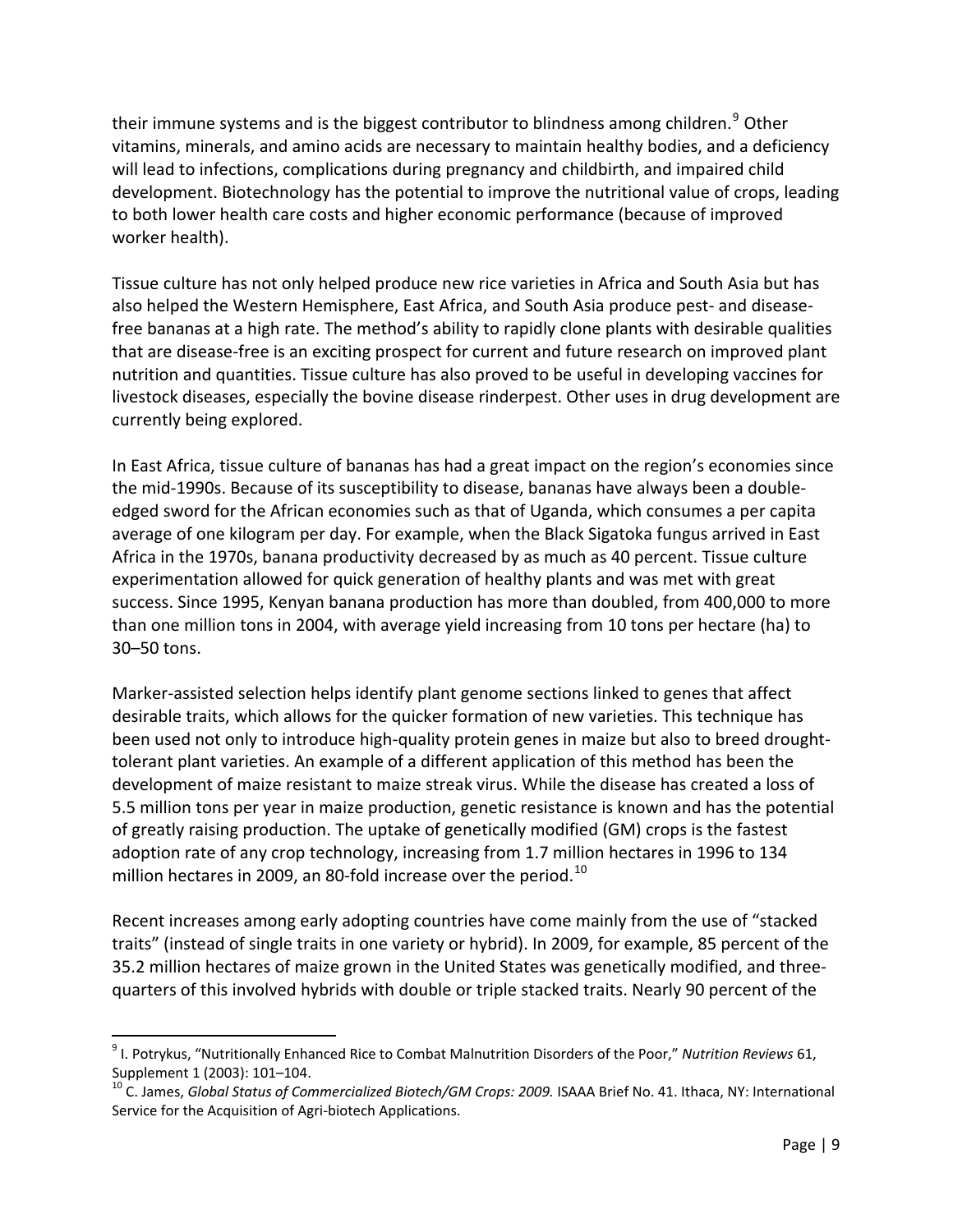cotton growth in the United States, Australia, and South Africa is GM and, of that, 75 percent has double‐stacked traits.

#### **Increasing Adoption of GM Crops**

In 2009, there were 14 million farmers growing GM crops in 25 countries around the world, of whom over 90 percent were small and resource-poor farmers from developing countries. Most of the benefits to such farmers derive from cotton. For example, over the 2002–08 period, Bacillus thuringiensis (Bt) cotton added US\$5.1 billion worth of value to Indian farmers, cut insecticide use by half, helped to double yield, and turned the country from a cotton importer into a major exporter. $^{11}$ 

Countries once left ou[tsi](#page-3-0)de, or willingly avoided genetically modified crops, are steadily joining the biotechnology revolution. In Africa, the continent where the adoption of GM crops has been the slowest, South Africa's GM crop production in corn stood at 2.1 million hectares in 2009, an increase of 18percent from the previous year. Burkina Faso grew 115,000 hectares of Bt cotton the same year, up from 8,500 in 2008. This was the fastest adoption rate of a GM crop in the world that year. In 2009, Egypt planted nearly 1,000 hectares of Bt maize, an increase of 15 percent over  $2008.<sup>12</sup>$ 

Many of the countries that have [be](#page-3-1)en slow to adopt GM crops are now, by virtue of being latecomers, enjoying the advantage of using second‐generation GM seed. Monsanto's Genuity<sup>™</sup> Bollgard II<sup>®</sup> (second generation) cotton contains two genes that work against leafeating species such as armyworms, budworms, bollworms, and loopers. They also protect against cotton leaf perforators and saltmarsh caterpillars. Akin to the case of mobile phones, African farmers can take advantage of technological leapfrogging to reap high returns from transgenic crops while reducing the use of chemicals. In 2010 Kenya and Tanzania announced plans to start growing GM cotton in light of the anticipated benefits of second‐generation GM cotton. The door is now open for revolutionary adoption of biotechnology that will extend to other crops as technological familiarity and economic benefits spread.

There is also a rise in the adoption of GM crops in Europe, which has also been slow to enjoy their benefits. In 2009, six European countries (Spain, Czech Republic, Portugal, Romania, Poland, and Slovakia) planted commercial Bt maize. Trends in Europe suggest that future decisions on GM crops will be driven by local needs as more traits become available. For example, crops that tolerate various stresses such as drought are likely to attract interest among farmers in Africa. The Water Efficient Maize for Africa project, coordinated by the African Agricultural Technology Foundation in collaboration with the International Centre for the Improvement of Maize and Wheat (CIMMYT) and Monsanto and supported by the Howard

<span id="page-3-1"></span><span id="page-3-0"></span> $11$  Ibid.<br> $12$  Ibid.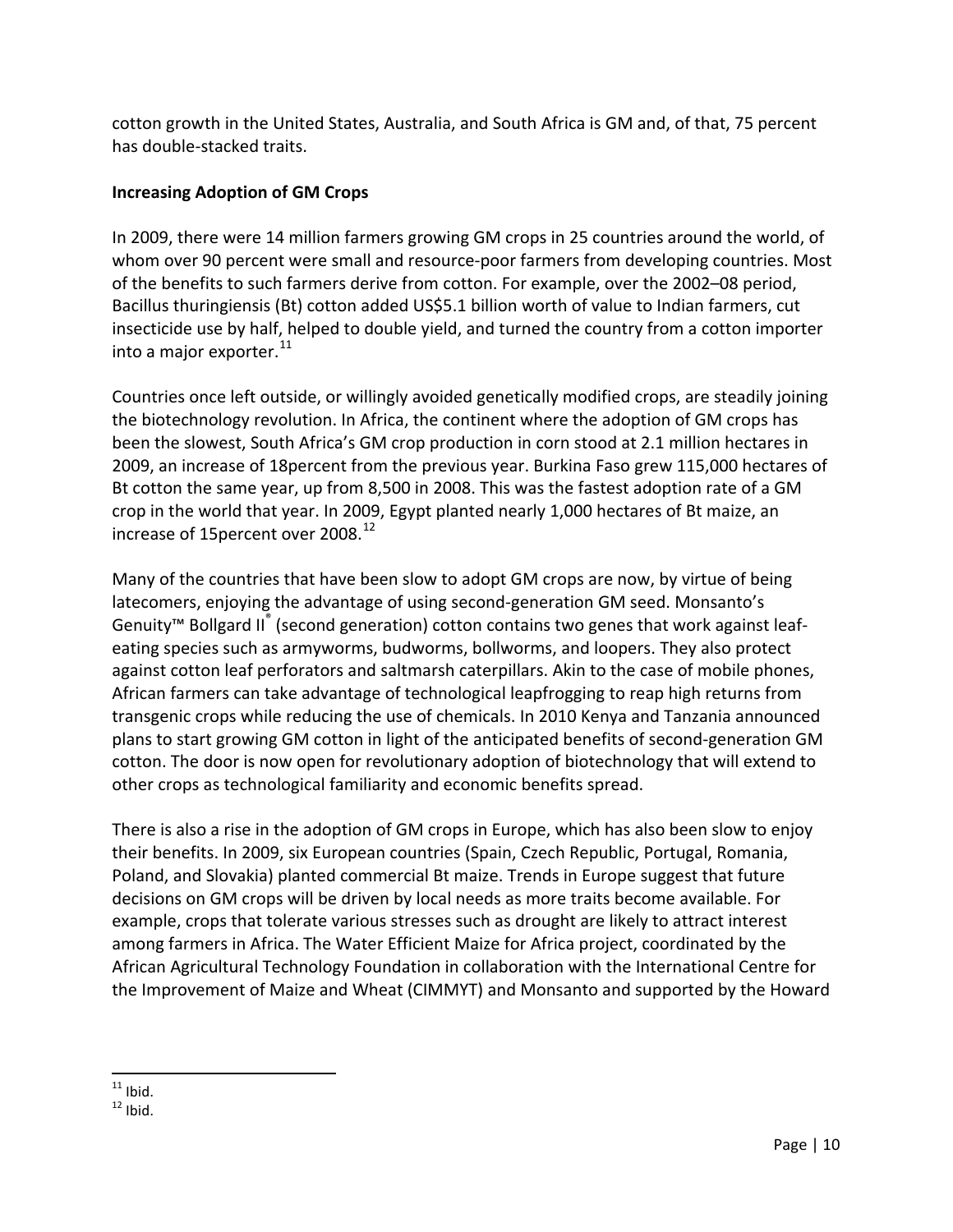Buffett Foundation and the Bill and Melinda Gates Foundation, is an example of such an initiative that also brings together private and public actors. $^{13}$  $^{13}$  $^{13}$ 

This case also represents new efforts by leading global research firms to address the concerns of resource‐poor farmers, a subtheme in the larger concern over the contributions of low‐ income consumers.<sup>[14](#page-4-1)</sup> Other traits that improve the efficiency of nitrogen uptake by crops will also be of great interest to resource‐poor farmers. Other areas that will attract interest in developing new GM crops will include the recruitment of more tree crops into agriculture and the need to turn some of the current grains into perennials.<sup>[15](#page-4-2)</sup>

## **Regulating GM Crops**

Trends in regulatory approvals are a good indicator of the future of GM crops. By 2009, some 25 countries had planted commercial GM crops and another 32 had approved GM crop imports for food and feed use and for release into the environment. A total of 762 approvals had been granted for 155 events (unique DNA recombinations in one plant cell used to produce entire GM plants) for 24 crops. GM crops are accepted for import in 57 countries (including Japan, the United States, Canada, South Korea, Mexico, Australia, the Philippines, the European Union (EU), New Zealand, and China). The majority of the events approved are in maize (49), followed by cotton (29), canola (15), potato (10), and soybean (9).<sup>[16](#page-4-3)</sup>

Because of pest attacks, cotton was, until the early 1990s, the target of 25 percent of worldwide insecticide use.<sup>[17](#page-4-4)</sup> Recombinant DNA engineering of a bacterial gene that codes for a toxin lethal to bollworms resulted in pest-resistant cotton, increasing profit and yield while reducing pesticide and management costs.<sup>[18](#page-4-5)</sup> Countries such as China took an early lead in adopting the technology and have continued to benefit from reduced use of pesticides.<sup>[19](#page-4-6)</sup>

Although GM crops have the potential to greatly increase crop and livestock productivity and nutrition, a popular backlash against GM foods has created a stringent political atmosphere under which tight regulations are being developed. Much of the inspiration for restrictive

<span id="page-4-0"></span> $13$  C. Pray, "Public-Private Sector Linkages in Research and Development: Biotechnology and the Seed Industry in Brazil, China and India," American Journal of Agricultural Economics 83, no. 3 (2001): 742–47.<br><sup>14</sup> R. Kaplinsky et al., "Below the Radar: What Does Innovation in Emerging Economies Have to Offer Other Low-

<span id="page-4-1"></span>income Countries?" *International Journal of Technology Management and Sustainable Development* 8, no. 3 (2009): 177–97. Indian entrepreneurs have figured ways of doing more with less based on the principles of affordability and sustainability: C. P. Prahalad and R. A. Mashelkar, "Innovation's Holy Grain," *Harvard Business*

<span id="page-4-2"></span>*Review* , July–August (2010): 1–10. <sup>15</sup> J. D. Glover and J. P. Reganold, "Perenial Grains: Food Security for the Future," *Issues in Science and Technology*

<span id="page-4-4"></span><span id="page-4-3"></span>

<sup>26,</sup> no. 2 (2010): 41–47.<br><sup>16</sup> James, *Global Status of Commercialized Biotech/GM Crops: 2009.*<br><sup>17</sup> A. M. Showalter et al., "A Primer for Using Transgenic Insecticidal Cotton in Developing Countries," Journal of

<span id="page-4-5"></span>*Insect Science* 9 (2009): 1–39.<br><sup>18</sup> D. Zilberman, H. Ameden, and M. Qaim, "The Impact of Agricultural Biotechnology on Yields, Risks, and<br>Biodiversity in Low- Income Countries," *Journal of Development Studies* 43, no. 1

<span id="page-4-6"></span><sup>&</sup>lt;sup>19</sup> C. E. Pray et al. "Five Years of Bt Cotton in China—The Benefits Continue," Plant Journal 31, no. 4 (2000): 423–30.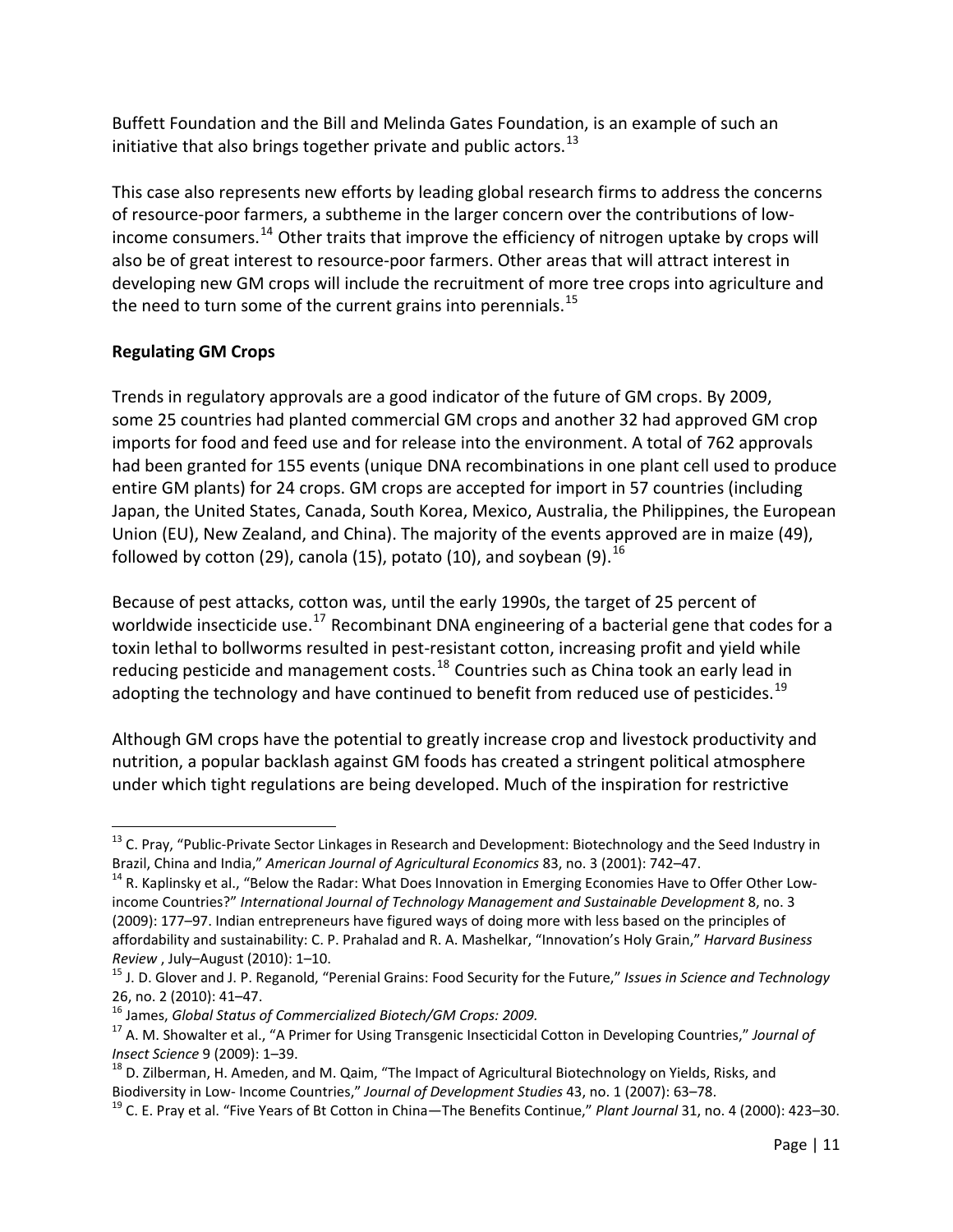regulation comes from the Cartagena Protocol on Biosafety under the United Nations Convention on Biological Diversity.[20](#page-5-0) The central doctrine of the Cartagena Protocol is the "precautionary principle" that empowers governments to restrict the release of products into the environment or their consumption even if there is no conclusive evidence that they are harmful.

These approaches differ from food safety practices adopted by the World Trade Organization (WTO) that allow governments to restrict products when there is sufficient scientific evidence of harm.<sup>[21](#page-5-1)</sup> Public perceptions are enough to trigger a ban on such products. Those seeking stringent regulation have cited uncertainties such as horizontal transfer of genes from GM crops to their wild relatives. Others have expressed concern that the development of resistance to herbicides in GM crops results in "super‐weeds" that cannot be exterminated using known methods. Some have raised fears about the safety of GM foods to human health.<sup>[22](#page-5-2)</sup> Other concerns include the fear that farmers would be dependent on foreign firms for the supply of seed.

The cost of implementing these regulations could be beyond the reach of many low‐income countries.<sup>[23](#page-5-3)</sup> For example, in Africa such regulations have extended to many countries, and this tends to conflict with the great need for increased food production. As rich countries withdraw funding for their own investments in agriculture, international assistance earmarked for agricultural science has diminished.<sup>[24](#page-5-4)</sup>

In June 1999, five European Union members (Denmark, Greece, France, Italy, and Luxembourg) formally declared their intent to suspend authorization of GM products until rules for labelling and traceability were in place. This decision followed a series of food-related incidents such as "mad cow disease" in the UK and dioxin contamination in Belgium. These events undermined confidence in regulatory systems in Europe and raised concerns in other countries. Previous food safety incidents tended to shape public perceptions over new scares.<sup>[25](#page-5-5)</sup> In essence, public

<span id="page-5-0"></span> <sup>20</sup> R. Falkner, "Regulating Biotech Trade: The Cartagena Protocol on Biosafety," *International Affairs* 76, no. 2

<span id="page-5-1"></span><sup>(2000): 299–313.&</sup>lt;br><sup>21</sup> L. R. Ghisleri et al., "Risk Analysis and GM Foods: Scientific Risk Assessment," *European Food and Feed Law*<br>*Review 4, no. 4 (2009): 235–50.* 

<span id="page-5-2"></span><sup>&</sup>lt;sup>22</sup> T. Bernauer, Genes, Trade, and Regulation: The Seeds of Conflict in Food Biotechnology. Princeton, NJ: Princeton University Press, 2003. Most of the studies on the risks of agricultural biotechnology tend to focus on unintended negative impacts. But evidence of unintended benefits is emerging. See, for example, W. D. Hutchison et al., "Areawide Suppression of European Corn Borer with Bt Maize Reaps Savings to Non‐Bt Maize Growers," *Science* 330, no. <sup>6001</sup> (2010): 222–25. <sup>23</sup> C. E. Pray et al., "Costs and Enforcement of Biosafety Regulations in India and China," *International Journal of*

<span id="page-5-3"></span>*Technology and Globalization* 2, nos. 1–2 (2006): 137–57 ; C. E. Pray, P. Bengali, and B. Ramaswami, "The Cost of Regulation: The India Experience," Quarterly Journal of International Agriculture 44, no. 3 (2005): 267–89.<br><sup>24</sup> R. Paarlberg, *Starved for Science: How Biotechnology Is Being Kept Out of Africa. Cambridge, MA: Harvard* 

<span id="page-5-4"></span>University Press, 2008, 2.<br><sup>25</sup> E. van Kleef et al., "Food Risk Management Quality: Consumer Evaluations of Past and Emerging Food Safety

<span id="page-5-5"></span>Incidents," *Health, Risk and Society* 11, no. 2 (2009): 137–63.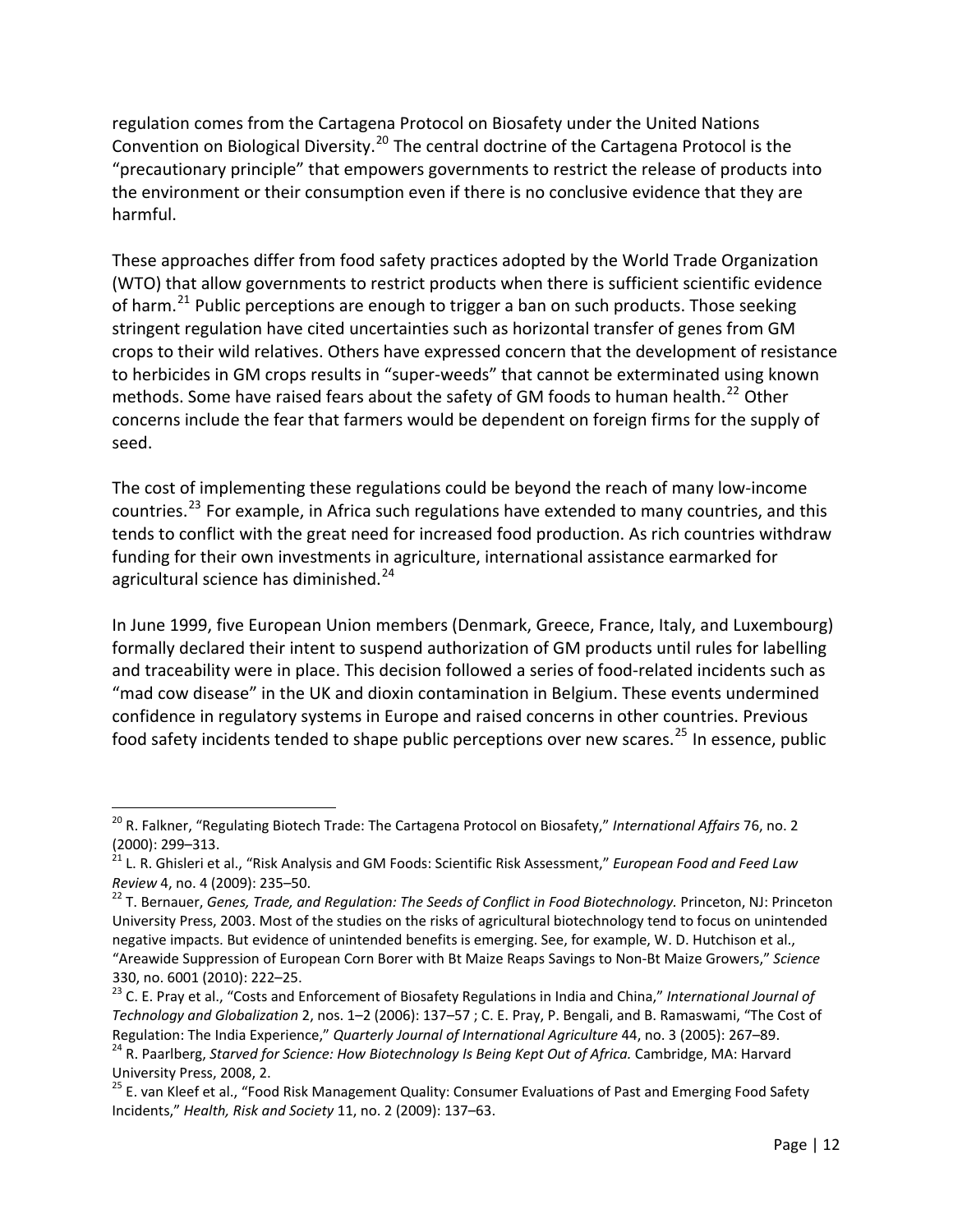reactions to the GM foods were shaped by psychological factors.<sup>[26](#page-6-0)</sup> Much of this was happening in the early phases of economic globalization when risks and benefits were uncertain and open to question, including the very moral foundations of economic systems.<sup>[27](#page-6-1)</sup>

Much of this debate occurred at a time of increased awareness about environmental issues and there had been considerable investment in public environmental advocacy to prepare for the 1992 United Nations Conference on Environment and Development in Rio de Janeiro. These groups teamed up with other groups working on issues such as consumer protection, corporate dominance, conservation of traditional farming practices, illegal dumping of hazardous waste, and promotion of organic farming to oppose the introduction of GM crops. The confluence of forces made the opposition to GM crops a global political challenge, which made it easier to try to seek solutions through multilateral diplomatic circles.

The moratorium was followed by two important diplomatic developments. First, the EU used its influence to persuade its trading partners to adopt similar regulatory procedures that embodied the precautionary principle. Second, the United States, Canada, and Argentina took the matter to the WTO for settlement in 2003.<sup>[28](#page-6-2)</sup> Under the circumstances, African countries opted for a more precautionary approach partly because they had stronger trade relations with the EU and were therefore subject to diplomatic pressure. Their links with the United States were largely through food aid programs. $^{29}$  $^{29}$  $^{29}$ 

In 2006, the WTO issued its final report on the dispute; the findings were largely on procedural issues and did not resolve the root cause of the debate, such as the role of the "precautionary principle" in WTO law and whether GM foods were substantially equivalent to their traditional counterparts.<sup>[30](#page-6-4)</sup> But by then a strong anti-biotechnology culture had entrenched itself in most African countries. $^{31}$  $^{31}$  $^{31}$  For example, even after developing a GM potato resistant to insect damage, Egypt refused to approve it for commercial use. This resistance grew to the point that Africa ceased to accept unmilled GM maize from the United States as food aid. A severe drought in 2001–02 left 15 million Africans with severe food shortages; countries such as Zimbabwe and Zambia turned down shipments of GM maize, fearing that the kernels would be planted instead of eaten. Unlike the situation in rich countries, GM foods in developing countries have the potential to revolutionize the lots of suppliers and consumers. In order to

<span id="page-6-0"></span> <sup>26</sup> L. J. Frewer et al., "What Determines Trust in Information about Food-related Risks? Underlying Psychological<br>Constructs," Risk Analysis 16, no. 4 (1996): 473–85.

<span id="page-6-1"></span><sup>&</sup>lt;sup>27</sup> P. Jackson, "Food Stories: Consumption in the Age of Anxiety," Cultural Geographies 17, no. 2 (2010): 147–65.<br><sup>28</sup> S. Lieberman and T. Gray, "The World Trade Organization's Report on the EU's Moratorium on Biotech Pro

<span id="page-6-3"></span><span id="page-6-2"></span>The Wisdom of the US Challenge to the EU in the WTO," *Global Environmental Politics* 8, no. 1 (2008): 33–52.<br><sup>29</sup> N. Zerbe, "Feeding the Famine? American Food Aid and the GMO Debate in Southern Africa," *Food Policy* 29,

<span id="page-6-4"></span><sup>6 (2004): 593–608.&</sup>lt;br><sup>30</sup> I. Cheyne, "Life after the Biotech Products Dispute," *Environmental Law Review* 10, no. 1 (2008): 52–64.<br><sup>31</sup> E. J. Morris, "The Cartagena Protocol: Implications for Regional Trade and Technology D

<span id="page-6-5"></span>*Development Policy Review* 26, no. 1 (2008): 29–57.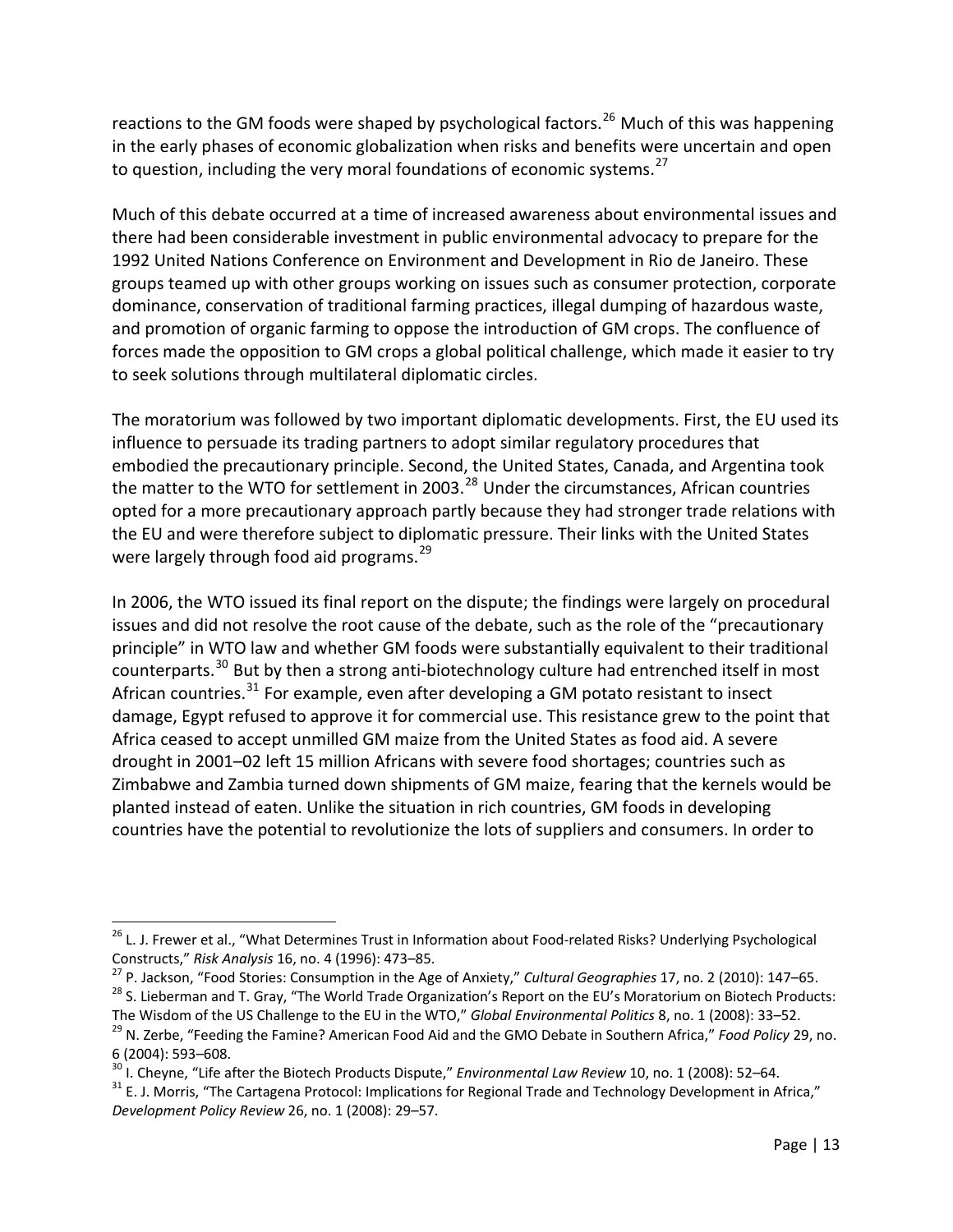take full advantage of the many potentials of biotechnology in agriculture, Africa should consider whether aversion and overregulation of GM production are warranted.<sup>[32](#page-7-0)</sup>

In Nigeria, the findings of a study on biotechnology awareness demonstrate that although respondents have some awareness of biotechnology techniques, this is not the case for biotechnology products. Most of the respondents are favorably disposed to the introduction of GM crops and would eat GM foods if they are proven to be significantly more nutritious than non‐GM foods. The risk perception of the respondents suggests that although more people are in favor of the introduction of GM crops, they do not consider the current state of Nigeria's institutional preparedness satisfactory for the approval and release of genetically modified organisms (GMOs).<sup>[33](#page-7-1)</sup>

It is important, however, to consider that farmers will not grow successful crops if prices are low or dropping. Additionally, in far too many countries complications with regulation and approval of GM crops make obtaining commercial licenses to grow certain crops difficult. In some regions, neighboring countries must often approve similar legislation to cover liabilities that might arise from cross‐pollination by windblown pollen, for example. Biosafety regulations often stall developments in the research of GM crops and could have negative impacts on regional trade.<sup>[34](#page-7-2)</sup>

## **Benefits of GM Crops**

For these reasons, approval and use of potentially beneficial crops are often difficult. Despite potential setbacks, however, biotechnology has the potential to provide both great profits and the means to provide more food to those who need it in Africa. Leaders in the food industry in parts of Africa prefer to consider the matter on a case‐by‐case basis rather adopt a generic approach to biosafety.<sup>[35](#page-7-3)</sup> In fact, the tendency in regulation of biotechnology appears to follow more divergent paths reflecting unique national and regional attributes.<sup>[36](#page-7-4)</sup> This is partly because regulatory practices and trends in biotechnology development tend to co‐evolve as countries seek a balance between the need to protect the environment and human safety and fostering technological advancement.<sup>[37](#page-7-5)</sup>

<span id="page-7-0"></span><sup>32</sup> D. Wield, J. Chataway, and M. Bolo, "Issues in the Political Economy of Agricultural Biotechnology," *Journal of Agrarian Change* 10, no. 3 (2010): 342–66.<br><sup>33</sup> J. O. Adeoti and A. A. Adekunle, "Awareness of and Attitudes towards Biotechnology and GMOs in Southwest

<span id="page-7-1"></span>Nigeria: A Survey of People with Access to Information," *International Journal of Biotechnology* 9, no. 2 (2007): 209–30.

<span id="page-7-2"></span> $34$  E. J. Morris, "The Cartagena Protocol: Implications for Regional Trade and Technology Development in Africa,"

<span id="page-7-3"></span>*Development Policy Review* 26, no. 1 (2008): 29–57.<br><sup>35</sup> C. Bett, J. O. Ouma, and H. Groote, "Perspectives on Gatekeepers in the Kenya Food Industry toward Genetically<br>Modified Food," *Food Policy* 35, no. 4 (2010): 332–4

<span id="page-7-4"></span><sup>&</sup>lt;sup>36</sup> D. L. Kleinman, A. J. Kinchy, and R. Autry, "Local Variations or Global Convergence in Agricultural Biotechnology Policy? A Comparative Analysis," Science and Public Policy 36, no. 5 (2009): 361–71.<br><sup>37</sup> J. Keeley, "Balancing Technological Innovation and Environmental Regulation: An Analysis of Chinese Agricultural

<span id="page-7-5"></span>Biotechnology Governance," *Environmental Politics* 15, no. 2 (2000): 293–309.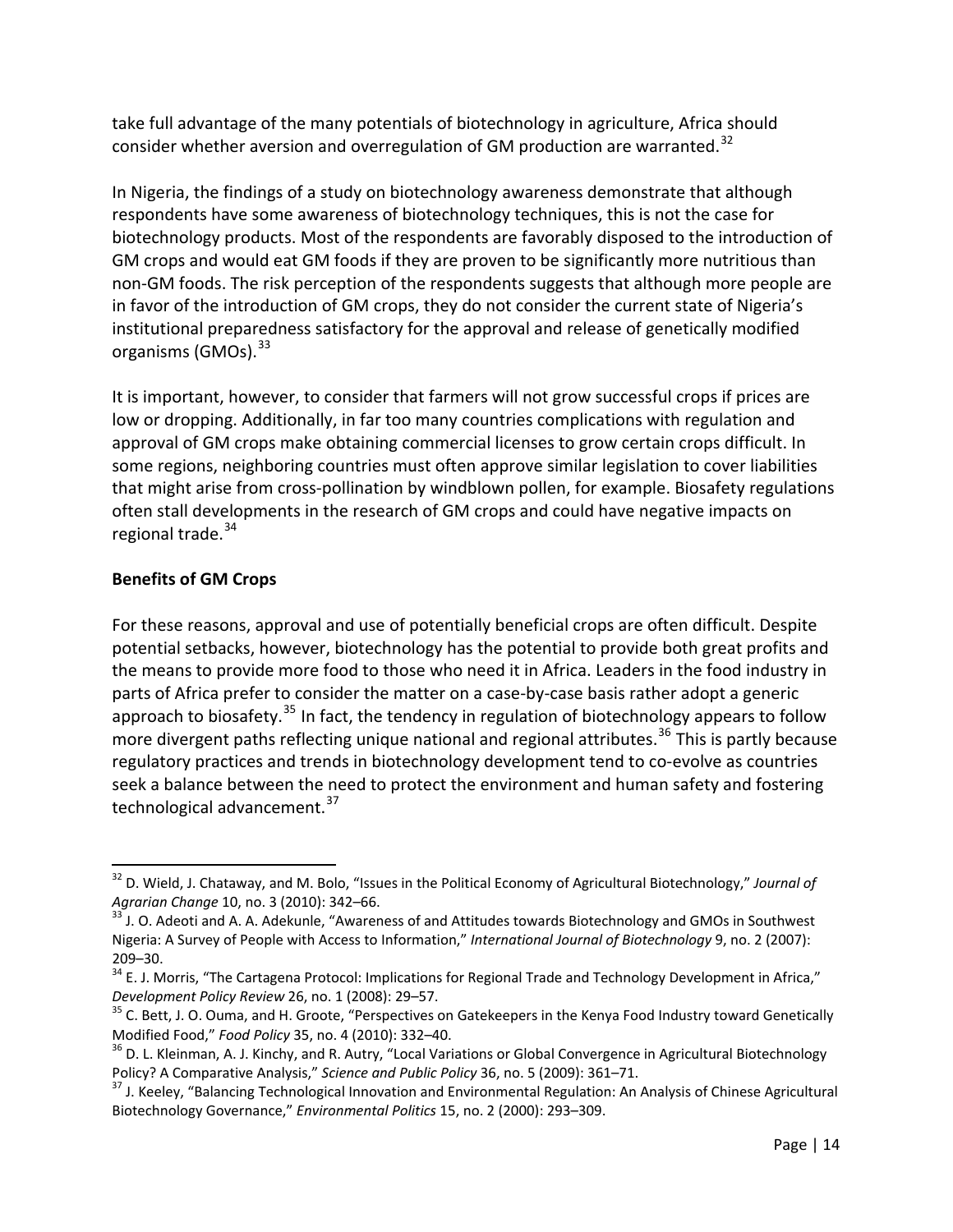Advancements in science have allowed scientists to insert characteristics of other plants into food crops. Since the introduction of GM crops in 1996, over 80–90 percent of soybeans, corn, and cotton grown in the United States today comes from GM crops. Despite their widespread use, there are limited data on their environmental, economic, and social impact.<sup>[38](#page-8-0)</sup>

Herbicide‐resistant GM crops have fewer adverse effects on the environment than natural crops, but often at the cost of farming efficiency. The growth of most crops requires the use of toxic chemical herbicides, but GM crops utilize an organic compound called glyphosate to combat weeds. While less dangerous toxins are entering the environment, weeds are developing a resistance to glyphosate in soybean, corn, and cotton crops, reducing farming efficiency and raising prices on these goods.

GM corn and cotton have helped reduce the amount of insecticides entering the environment. Insecticides are harmful to most insects, regardless of their impact, positive or negative, on crops. Genetically engineered corn and cotton produce Bacillus thuringiensis (Bt) toxins, which kill the larvae of beetles, moths, and flies. New genetic hybrids are introduced frequently to reduce the threat of a Bt‐resistant pest. Since 1996, insecticide use has decreased while Bt corn use has grown considerably. Although the environmental benefits are clear, GM crops pose a threat to farmers who rely on nonengineered crops. Interbreeding between crops is difficult to stop, so regulatory agencies must set clear standards on how much GM material is allowed to be present in organic crops.

The rapid adoption of GM crops seems to indicate that they offer great economic benefits for farmers. In general, farmers experience lower production costs and higher yields because weed control is cheaper and fewer losses are sustained from pests. GM crops are safer to handle than traditional chemical pesticides and herbicides, increasing worker safety and limiting the amount of time workers spend in the field. Although the supply‐side benefits for farmers are clear, it is not completely understood how genetic modification affects the market value for these crops. Holding technological achievement constant, any gains tend to dissipate over time.

The United States has benefited by being among the first adopters of GM crops. In a similar vein, it is not clear what economic effects planting GM crops will have on farmers who do not adopt the technology. Livestock farmers are one of the largest customers of corn and soybean for feed and should receive the largest benefits of the downward pressure on prices from transgenic crops, yet no study has been conducted on such effects. Similarly, it is possible that the growing use of GM crops leaves many pests resistant to chemicals to ravage the fields of nonadopters, forcing them to use higher concentrations of dangerous chemicals or more expensive forms of control. In the future, new public policy will be needed to develop costeffective methods of controlling the growing weed resistance to glyphosate.

<span id="page-8-0"></span><sup>38</sup> National Research Council. *Impact of Genetically Engineered Crops on Farm Sustainability in the United States.* Washington, DC: National Academies Press, 2010.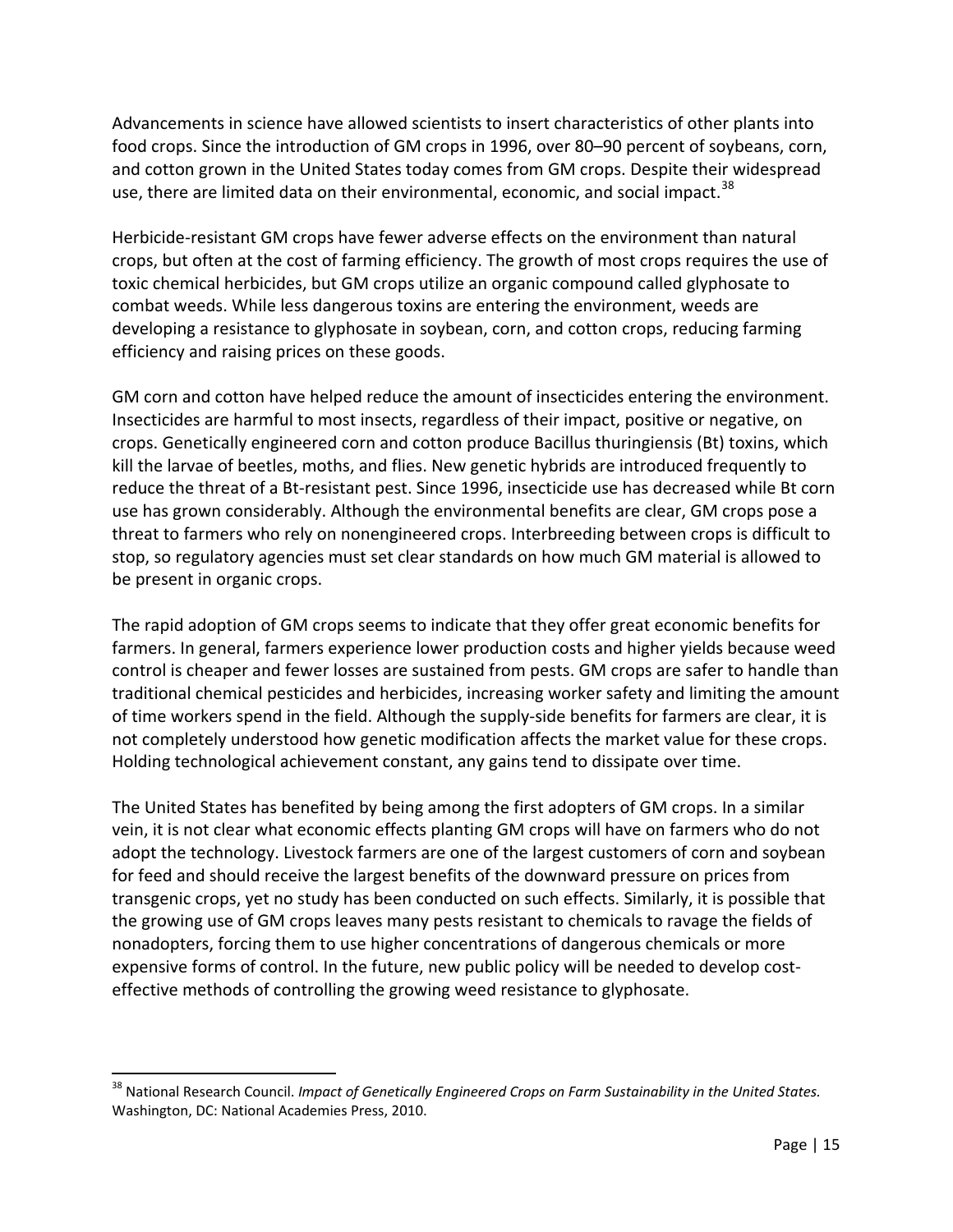It is important to recognize that developing countries face a separate set of risks from those of industrialized countries. For example, new medicines could have different kinds and levels of effectiveness when exposed simultaneously to other diseases and treatments. Similarly, "new technologies may require training or monitoring capacity which may not be locally available, and this could increase risks associated with the technology's use."<sup>[39](#page-9-0)</sup> This has been demonstrated where a lack of training in pesticide use has led to food contamination, poisoning, and pesticide resistance. In addition, the lack of consistent regulation, product registration, and effective evaluation are important factors that developing Africa will need to consider as it continues its exploration of these platform technologies. Probably the most significant research and educational opportunities for developing countries in biotechnology lie in the potential to join the genomics revolution when the costs of sequencing genomes drop. When James Watson, co‐discoverer of the DNA double‐helix, had his genome sequenced in 2007, the price tag was US\$1 million. A year later a California‐based firm, Applied Biosystems, revealed that it had sequenced the genome of a Nigerian man for less than US\$60,000. In 2010 another California‐based firm, Illumina, announced that it had reduced the cost to about US\$20,000.

Dozens of genomes of agricultural, medical, and environmental importance to countries in the developing world have already been sequenced. These include human, rice, corn, mosquito, chicken, cattle, and dozens of plant, animal, and human pathogens. The challenge facing many low‐income countries and regions, most notably sub‐Saharan Africa, is building capacity in bioinformatics to understand the location and functions of genes. It is through the annotation of genomes that scientists can understand the role of genes and their potential contributions to agriculture, medicine, environmental management, and other fields.

#### **Technology monitoring, prospecting, and research**

Much of the debate on the place of Africa in the global knowledge economy has tended to focus on identifying barriers to accessing new technologies. The basic premise has been that industrialized countries continue to limit the ability of developing countries to acquire new technologies by introducing restrictive intellectual property rights. But more critically, the focus on new technologies as opposed to useful knowledge hindered the ability of developing countries to create institutions that focus on harnessing existing knowledge and putting it to economic use.

In fact, the Green Revolution and the creation of a network of research institutes under the Consultative Group on International Agricultural Research (CGIAR) represent an important example of technology prospecting. Most of the traits used in the early breeding programs for rice and wheat were available but needed to be adapted to local conditions. This led to the creation of pioneering institutions such as the International Maize and Wheat Improvement

<span id="page-9-0"></span><sup>39</sup> G. Conway and J. Waage, *Science and Innovation for Development.* London: UK Collaborative on Development Sciences, 2010, 54.